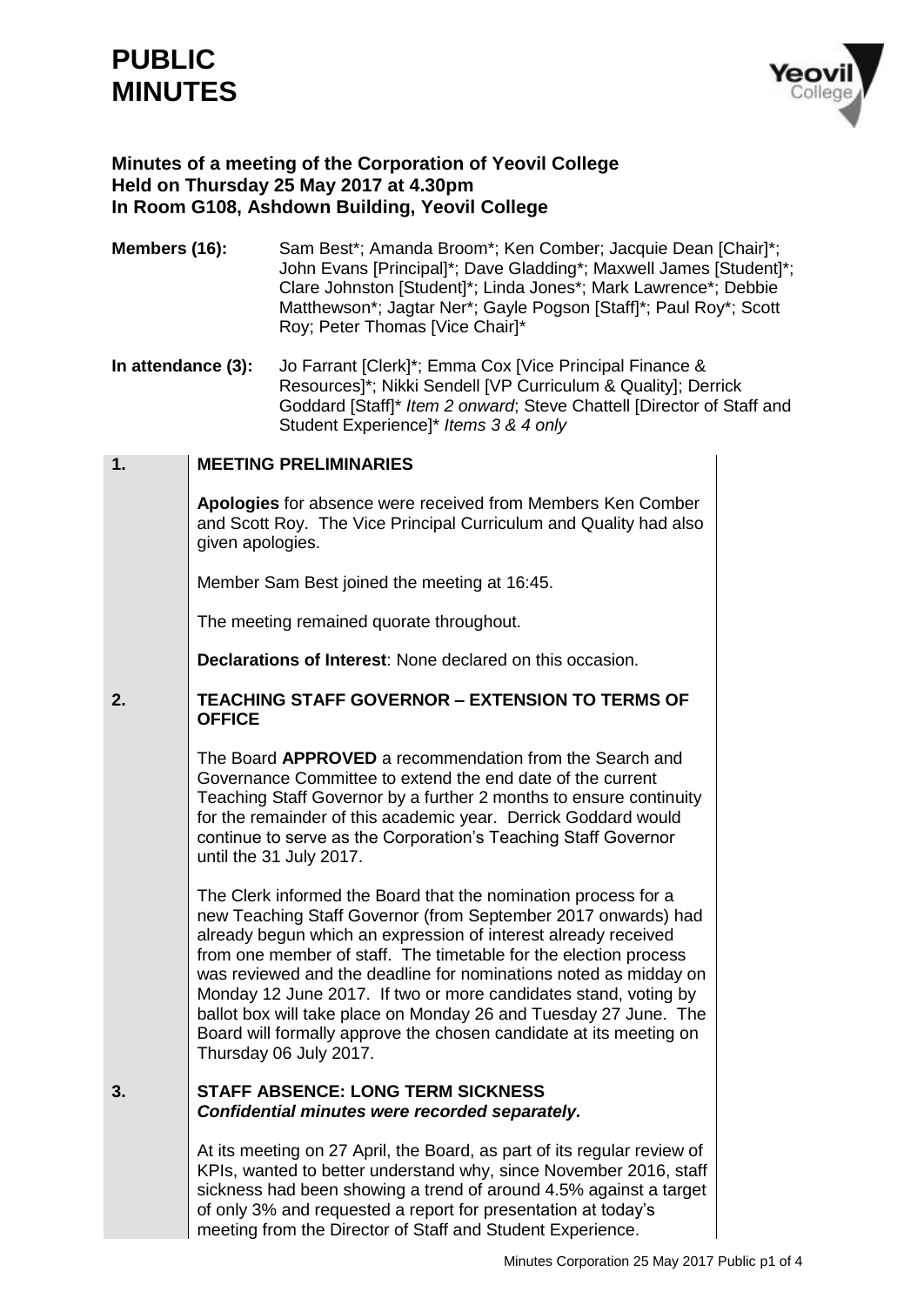| 4. | <b>GENDER PAY GAP</b><br>Confidential minutes were recorded separately.                                                                                                                                                                                                                                                                                                                      |  |
|----|----------------------------------------------------------------------------------------------------------------------------------------------------------------------------------------------------------------------------------------------------------------------------------------------------------------------------------------------------------------------------------------------|--|
|    | The Board noted a report that had been prepared by the Director<br>of Staff and Student Experience. Yeovil College is required by law<br>to publish an annual gender pay gap report. The differences<br>between gender pay gap and equal pay were explained to the<br>Board.                                                                                                                 |  |
|    | A table showing pay quartiles by gender was referred to and had<br>been calculated using standard methodologies used in the Equality<br>Act 2010 (Gender Pay Gap information) Regulations 2017.                                                                                                                                                                                              |  |
|    | Yeovil College is confident that the gender pay gap, in any area,<br>does not stem from paying women and men differently for the same<br>or equivalent work, it is simply the direct result of the roles in which<br>women and men work within the organisation.                                                                                                                             |  |
|    | Steve Chattell was thanked and left the meeting at 17:10                                                                                                                                                                                                                                                                                                                                     |  |
| 5. | <b>FINANCIAL UPDATE</b><br>Confidential minutes were recorded separately.                                                                                                                                                                                                                                                                                                                    |  |
|    | The Board discussed and <b>noted</b> the following reports:<br>• Informal notes taken at the Finance Group Meeting held on<br>04 May 2017<br>• March Management Accounts 2017                                                                                                                                                                                                                |  |
| 6. | • KPIs                                                                                                                                                                                                                                                                                                                                                                                       |  |
|    | <b>COLLEGE ESTATES</b><br>Confidential minutes were recorded separately.                                                                                                                                                                                                                                                                                                                     |  |
|    | The Principal verbally updated the Board on latest developments in<br>respect to:                                                                                                                                                                                                                                                                                                            |  |
|    | New Build projects - Davinci Restaurant and Construction<br>Centre                                                                                                                                                                                                                                                                                                                           |  |
|    | North Dorset Technical College<br><b>Holcote House</b>                                                                                                                                                                                                                                                                                                                                       |  |
|    | <b>Hollands House</b><br>Seaton Mews Motor Vehicle Centre                                                                                                                                                                                                                                                                                                                                    |  |
| 7. | <b>TEACHING AND LEARNING</b>                                                                                                                                                                                                                                                                                                                                                                 |  |
|    | In the absence of the Vice Principal Curriculum and Quality, the<br>Principal provided an update on:                                                                                                                                                                                                                                                                                         |  |
|    | <b>Performance headlines</b><br>The Board were updated on the latest target setting data which<br>included information on the variances in some curriculum areas. It<br>was noted that there had been a cautious rather than optimistic<br>approach taken in predictions this year. The Quality and<br>Assurance Group would meet in September to discuss success<br>rates and achievements. |  |
|    | Safeguarding and Equality & Diversity (SED)<br>The Board were updated on Safeguarding and E&D matters. It<br>was brought to the Members attention that to date, 76 safeguarding<br>incidents had been reported.                                                                                                                                                                              |  |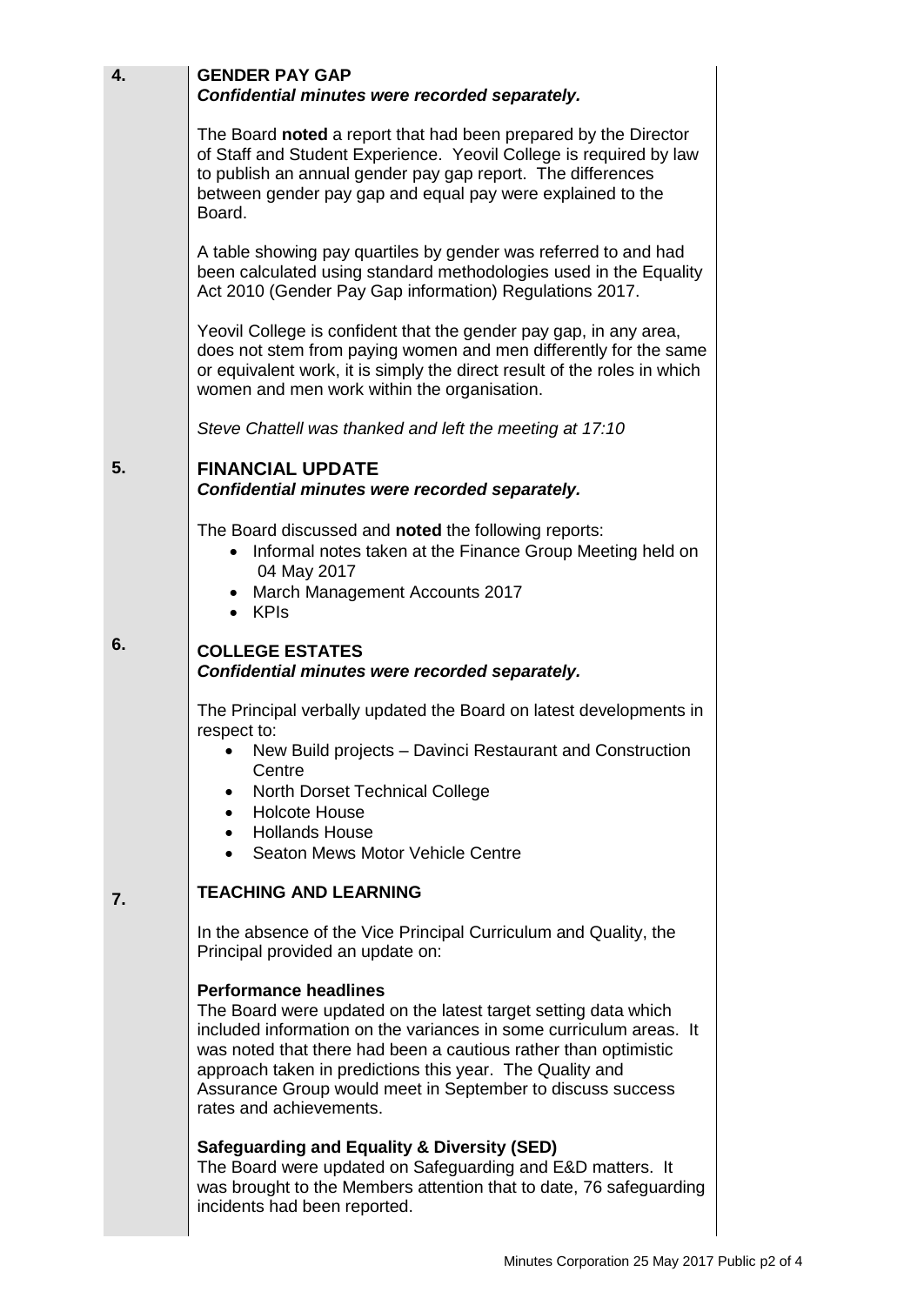# **Lead Governors Voice: Safeguarding and Equality & Diversity (SED)**

### *Confidential minutes were recorded separately.*

## **Student Voice**

The following points were raised:

- the Chair of the Corporation had attended the Student Voice meeting on 18 May and was very well received. All Governors were encouraged to attend forthcoming meetings
- Discussion had taken place regarding printing costs/charges
- Student radio probably not being pursued at the moment as associated costs are impractical
- Organisation of some exams in HE should have been managed better, in terms of room locations/times. The principal apologised and explained the exceptional circumstances.

### **Staff Voice**

Staff Governors wished to express that there had been a real sense of working together across all areas of College these past few weeks during the exams period. Staff had gone above and beyond their call of duty even collecting students from home to ensure they met the exam deadline.

#### **8. PRINCIPAL'S REPORT**

The Corporation **noted** a verbal update from the Principal on the following subjects:

- Pre-16 Sponsorship
- BTEC Level 3 Performing Arts
- HE Graduation preparations
- Somerset County Council Somerset Growth Plan 2017- 2020

In addition, the Board also **noted** the Operating Statement, particularly noting the two red rag rated actions. The Board were encouraged to note that the majority of key actions/developments had been green rag rated.

#### **9. CHAIR'S REPORT**

The Corporation noted business from today's earlier Search and Governance Committee Meeting, this included:

- a reminder to all Governors to send requests, if any, to the Clerk for items of business that they would like considered for inclusion on the strategy day agenda
- Self-Assessment arrangements the skills audit would no longer be part of the annual collective self-assessment process. This form would just be completed by new members on application, but governors should ensure they advised the Clerk of any additions to their skills.

#### **10. MINUTES OF CORPORATION MEETINGS**

The Board **APPROVED** the following minutes as correct records and the public minutes for website publication:

• 27 April 2017 Public